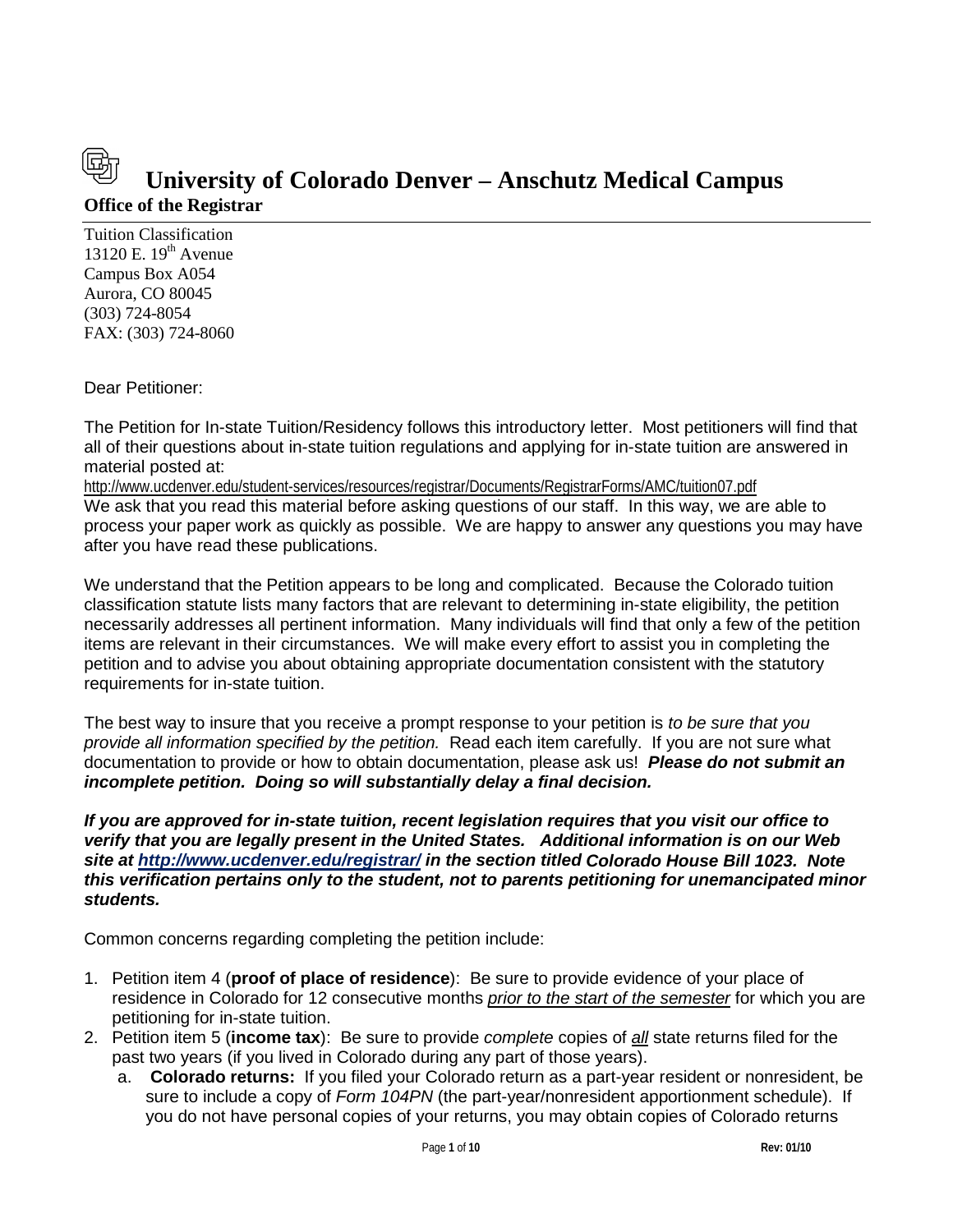from the Colorado Department of Revenue, telephone 303-238-7378. Best method: Download request form from [http://www.revenue.state.co.us/PDF/dr5714.pdf;](http://www.revenue.state.co.us/PDF/dr5714.pdf) mail form to address on form.

- b. For copies of **state income tax returns from other states**, you should consult the appropriate agency in that state.
- 3. Petition item 7c (**voter registration**): your driver's license serves as evidence of voter registration *if the letter "Y" appears in the space next to the word "voter."* Otherwise, you may obtain documentation from the Colorado Secretary of State at <http://www.sos.state.co.us/Voter/voterHome.do> or from your county clerk.
- 4. Petition item 21: Be sure to have your signature notarized. This may be done in the Student Services Office.
- 5. Petition item 22 (if applicable): Be sure that your parents provide accurate and complete information on this form and that their signatures are notarized. Copies of page 8 may be used. If the signature of one parent cannot be obtained, provide a signed statement from the other parent explaining the circumstances.

Your petition will be evaluated using the criteria established by law as described in the publication *How to Establish Colorado Domicile for Tuition Purposes*. No quota exists for the number of petitions that can be approved, and therefore all applicants who meet the statutory conditions will be granted in-state tuition. Each petition is evaluated in a fair and impartial manner without consideration of any financial interest the State or University may have in out-of-state tuition dollars. Our goal is that all students have every opportunity, within published deadlines; to present all information relevant to their circumstances and that the appropriate decision is made in each case.

The burden of proof by law is on the petitioner to provide *clear and convincing* evidence of eligibility. The University is obligated by law to require evidence in addition to the items specified in the petition when appropriate.

Tuition Classification staff members are available from 8:00 a.m. to 4:30 p.m. daily to answer your questions either in person or by telephone.

Office of the Registrar University of Colorado Denver Anschutz Medical Campus 303-724-8054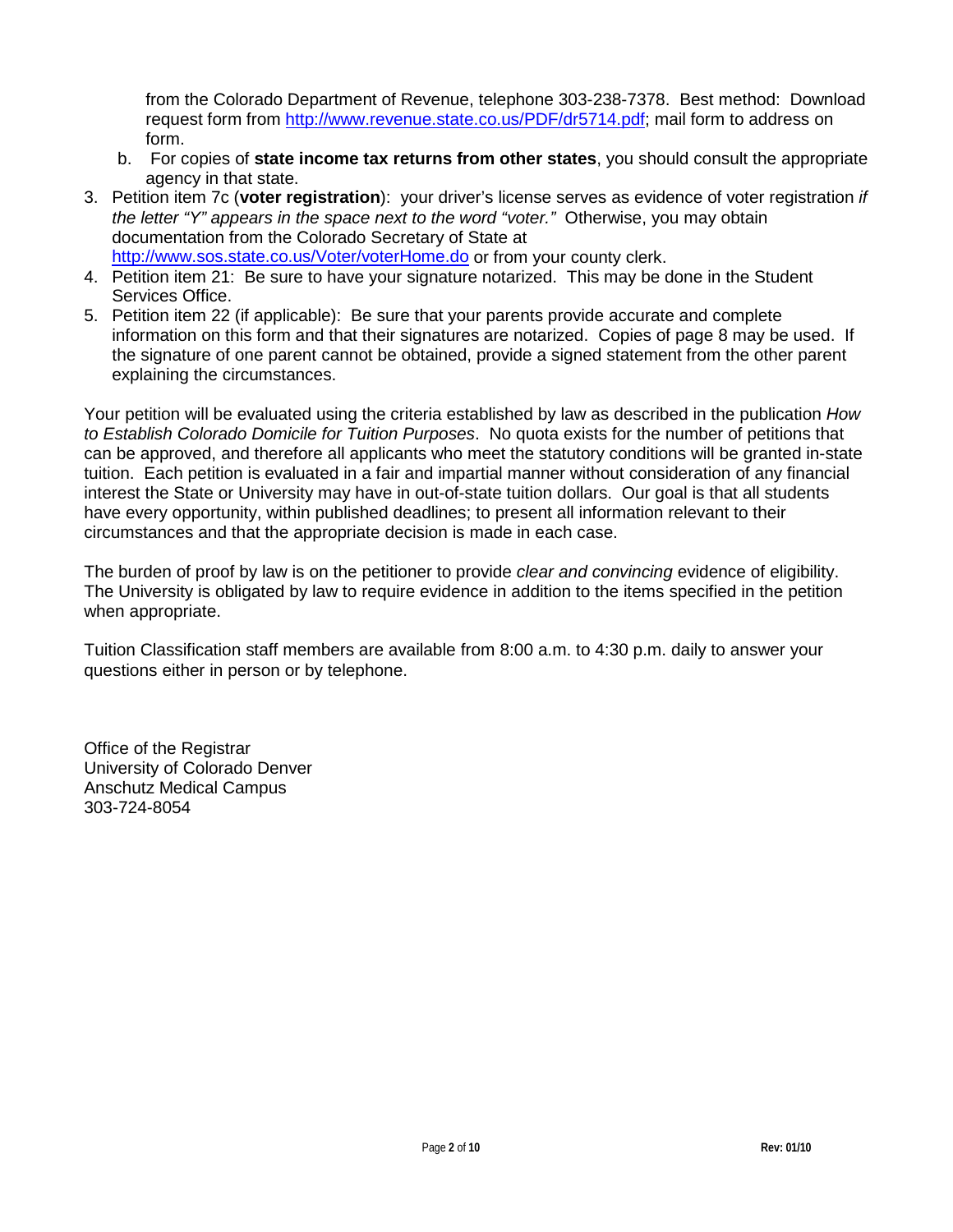

# **Anschutz Medical Campus**

Office of the Registrar 13120 E. 19<sup>th</sup> Avenue, Box A-054 Aurora, CO 80045

### **Petition for In-State Tuition/Residency Classification**

**Submit to address listed above**

for residency. Petitions received after the deadline will be considered for the following semester. **IMPORTANT NOTE:** Petitions are due by 3:00 p.m. on the last day of drop/add for the semester for which you are applying

**Purpose of Petition**: For current and former University of Colorado Denver students to apply for a change from out-of-state residency to in-state residency for tuition purposes. Students new to the University of Colorado system should request in-state residency classification by completing the appropriate section of the application for admission and should complete this petition only if requested to do so.

|  | (Notify the tuition classification office of any changes to contact information made after submitting the petition.) |  |  |
|--|----------------------------------------------------------------------------------------------------------------------|--|--|
|  |                                                                                                                      |  |  |
|  |                                                                                                                      |  |  |
|  |                                                                                                                      |  |  |
|  |                                                                                                                      |  |  |
|  |                                                                                                                      |  |  |
|  |                                                                                                                      |  |  |

#### **Information for Petitioners**

Petitioner Determination: If one year prior to the first day of class of the academic term for which you are petitioning you were 22 years old, or were married, or were emancipated from your parents, or you were a post-baccalaureate degree-granting program, you must petition for yourself. Otherwise, a parent or court-appointed legal guardian must petition for you. This petition will then be based on the parent's or guardian's information and you will qualify for in-state residency only if your parent or guardian qualifies. This person must have been your parent or guardian for at least one year. If your parent or guardian moved to Colorado after your 21st birthday, and you were not 22 years old as of the beginning of the 12-month period, both you and your parent or guardian must submit petitions; you need not complete items 16 -19 and 22 in this situation.

**Legal Guardian:** If the petitioner is your court-appointed legal guardian, enclose: (1) a copy of the court decree or letters of guardianship, as appropriate; (2) a statement from the court affirming that your parents, if living, do not provide substantial support to you as a minor child; and (3) a statement from the court certifying that the primary purpose of such appointment is not to qualify you as a Colorado resident for tuition purposes.

**Tuition Classification Regulations:** In-state status requires domicile, or legal residence, in Colorado at least one year before the first day of class for the term for which you are petitioning. Depending on your age and marital status, this 12-month period may apply either to you or to your parents. Please read the accompanying explanation of the regulations, "Tuition Classification Information," and "Petition Instructions and Deadlines" for more detailed information.

**Attention M.D. and D.D.S. applicants**: Your residency status and its effective date may affect your status as an "accountable" or "sponsored" student and the cost of your training. Please talk to your admissions director (School of Dental Medicine or School of Medicine) for current information about "accountability" and whether it applies to you. Accountable student may petition for Colorado residency status in order to qualify for other forms of financial assistance available to eligible students who are Colorado residents. Establishing residency status also will allow accountable students the benefit of in-state tuition rates in other degree programs should they choose to enroll in a second degree program (e.g., Master of Science in Public Health, or Master of Business Administration).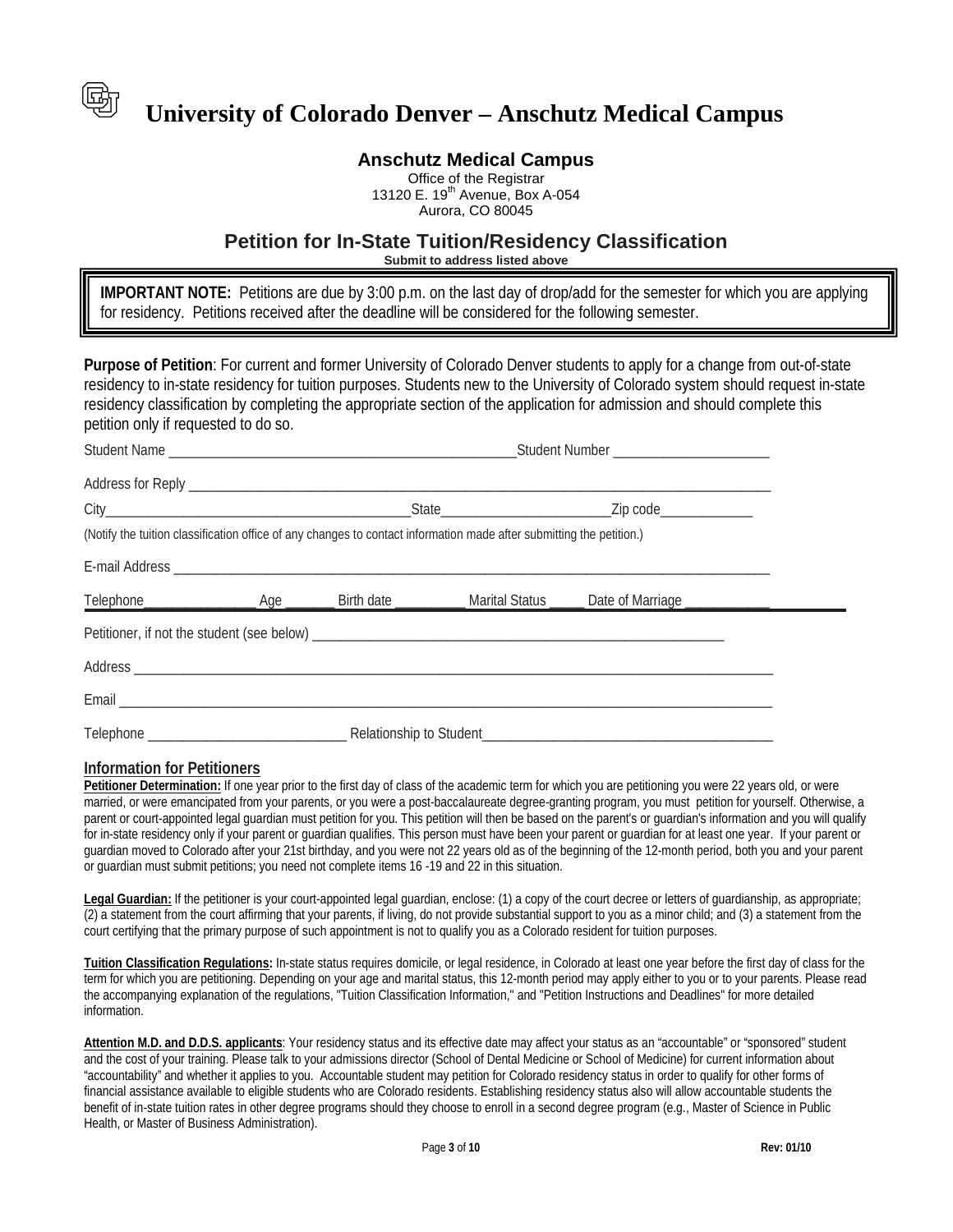# **PETITION FOR IN-STATE TUITION CLASSIFICATION**

The questions in this petition cover each factor that may potentially influence your residency classification. Answer all questions (if your answer is "none" or "not applicable," so indicate), and provide all required documentation. Failure to do so may delay processing and may result in rejection of your petition. Please do not submit a petition with missing or incomplete information. **Include additional pages if you need more space for your answers**.

| 1. | Are you a citizen of the United States? (If yes, go on to question 2.)<br>If no, are you a Lawful Permanent Resident (Green Card holder)?<br>a.<br>Date approved as a Lawful Permanent Resident ___________________________________<br>b.<br>or type of nonimmigrant visa (F1, L2, etc.) _________                                                                              | $Yes$ $No$ |                         |  |  |
|----|---------------------------------------------------------------------------------------------------------------------------------------------------------------------------------------------------------------------------------------------------------------------------------------------------------------------------------------------------------------------------------|------------|-------------------------|--|--|
|    | Include a copy (both sides) of your Lawful Permanent Resident ("Green") Card or Form I-94.<br>C.<br>If your Lawful Permanent Resident Card was issued after the beginning of the 12-month domicile period, include<br>$d_{\cdot}$<br>evidence indicating any earlier date on which the USCIS may have certified your eligibility to reside permanently in<br>the United States. |            |                         |  |  |
| 2. | If you are a U.S. citizen or resident alien, have you resided in a foreign country<br>(as other than a student or tourist) during the past two years?<br>(If no, go on to question 3.)                                                                                                                                                                                          |            |                         |  |  |
|    | If yes, did this residence occur since you began living in Colorado?<br>a.<br>(If no, go on to question 3.)<br>List period of residence:<br>b.                                                                                                                                                                                                                                  |            | $Yes$ _______ No ______ |  |  |
| C. |                                                                                                                                                                                                                                                                                                                                                                                 |            |                         |  |  |
|    | Include copies of Form 2555 of your federal income tax returns for all years of your foreign residence.<br>d.<br>If not filed, include an explanation.                                                                                                                                                                                                                          |            |                         |  |  |
|    | 3. List all specific periods you have been physically present in the state of Colorado. Indicate all absences.<br>If necessary, attach additional sheets.                                                                                                                                                                                                                       |            |                         |  |  |
|    | Periods of Residence (month, day, year)<br>Periods of Absence (month, day, year)<br>$\sim$ $\sim$                                                                                                                                                                                                                                                                               |            |                         |  |  |

|      | <b>EXECUTED IN AUTHOR CONTROLLER</b> | $\overline{1}$ cribits of Abscribe (filofiliti, day, year) |  |
|------|--------------------------------------|------------------------------------------------------------|--|
| From |                                      | From                                                       |  |
| From |                                      | From                                                       |  |
| From |                                      | From                                                       |  |
| From |                                      | From                                                       |  |
| From |                                      | From                                                       |  |
|      |                                      |                                                            |  |

4. **Include evidence of your place of residence in Colorado during the 12-month domicile period as indicated below.** Submit evidence documenting your place of residence beginning 12 months prior to the semester for which you are making petition and showing continuous residency to the present.

Renters should provide one of the following: copies of leases, rent receipts, or letters from landlords. Evidence submitted must include the address of the property and the landlord's signature and address. If you resided with a friend or relative, that person is considered your landlord and should provide a statement certifying your period of residence in her or his home.

Homeowners should submit a copy of the deed for their primary residence.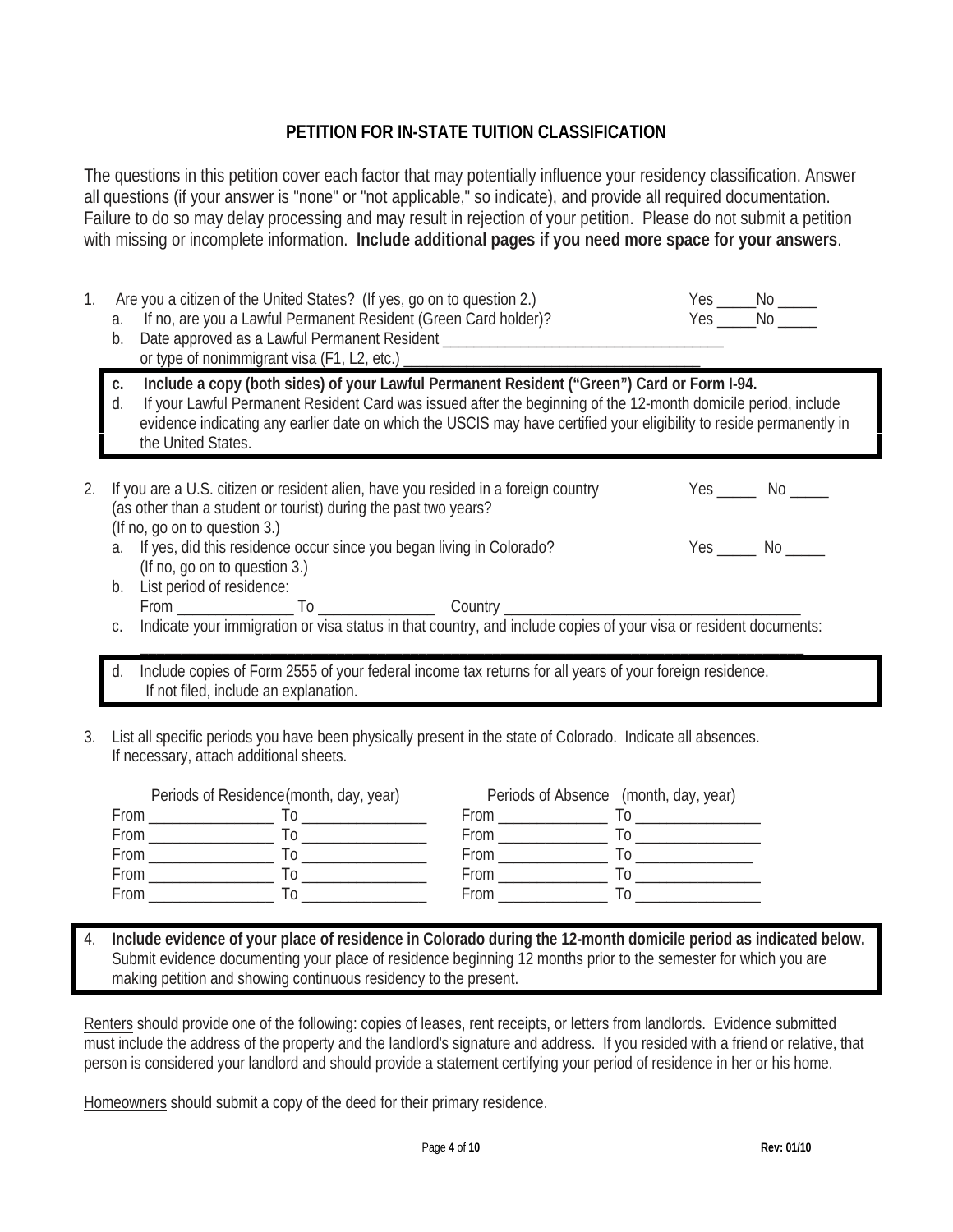- 5. Income tax information:
	- a. List all years for which you have filed Colorado state income tax returns:
	- b. List all years for which you filed state tax returns in a state other than Colorado:
	- c. If you did not file a Colorado state return in the past two years, please state the reason:
	- d. If state taxes are currently being withheld from wages or salary, indicate for which state:

e. Include copies of all state income tax returns, including returns for states other than Colorado, for the past two years, and including years during which you resided in Colorado for only part of the year. If you did not file tax returns, include copies of W-2 forms. **YOU MAY OMIT THIS DOCUMENTATION FOR YEARS THAT YOU DID NOT RESIDE IN COLORADO, UNLESS YOU WERE A PERMANENT RESIDENT OF COLORADO WHO WAS TEMPORARILY ABSENT FOR THAT YEAR.** Personal copies are acceptable. If you do not have personal copies, you must obtain copies from your tax preparer or from the appropriate state agency. See the letter "Dear Petitioner" provided with this petition for additional information.

\_\_\_\_\_\_\_\_\_\_\_\_\_\_\_\_\_\_\_\_\_\_\_\_\_\_\_\_\_\_\_\_\_\_\_\_\_\_\_\_\_\_\_\_\_\_\_\_\_\_\_\_\_\_\_\_\_\_\_\_\_\_\_\_\_\_\_\_\_\_\_\_\_\_\_\_\_\_\_\_\_\_\_\_

\_\_\_\_\_\_\_\_\_\_\_\_\_\_\_\_\_\_\_\_\_\_\_\_\_\_\_\_\_\_\_\_\_\_\_\_\_\_\_\_\_\_\_\_\_\_\_\_\_\_\_\_\_\_\_\_\_\_\_\_\_\_\_\_\_\_\_\_\_\_\_\_\_\_\_\_\_\_\_\_\_\_\_\_

\_\_\_\_\_\_\_\_\_\_\_\_\_\_\_\_\_\_\_\_\_\_\_\_\_\_\_\_\_\_\_\_\_\_\_\_\_\_\_\_\_\_\_\_\_\_\_\_\_\_\_\_\_\_\_\_\_\_\_\_\_\_\_\_\_\_\_\_\_\_\_\_\_\_\_\_\_\_\_\_\_\_\_\_

\_\_\_\_\_\_\_\_\_\_\_\_\_\_\_\_\_\_\_\_\_\_\_\_\_\_\_\_\_\_\_\_\_\_\_\_\_\_\_\_\_\_\_\_\_\_\_\_\_\_\_\_\_\_\_\_\_\_\_\_\_\_\_\_\_\_\_\_\_\_\_\_\_\_\_\_\_\_\_\_\_\_\_\_

6. List all employment for the past two (2) years, including both Colorado and non-Colorado positions. Be sure to list the month, day, and year of employment.

| Include verification from each Colorado employer documenting your dates of employment. A letter from the employer or first<br>and most recent payroll statements are acceptable documentation. You may omit this documentation for temporary and<br>student work-study positions and graduate teaching and research positions.         |  |  |
|----------------------------------------------------------------------------------------------------------------------------------------------------------------------------------------------------------------------------------------------------------------------------------------------------------------------------------------|--|--|
|                                                                                                                                                                                                                                                                                                                                        |  |  |
| Have you ever registered to vote in the United States? (If no, go on to question 8.) Yes _____ No _____<br>7.<br>State of current or (if not currently registered) most recent voter registration: ___________<br>a.<br>If registered in Colorado, date of most recent registration: _______/_____/___________(month, day, year)<br>b. |  |  |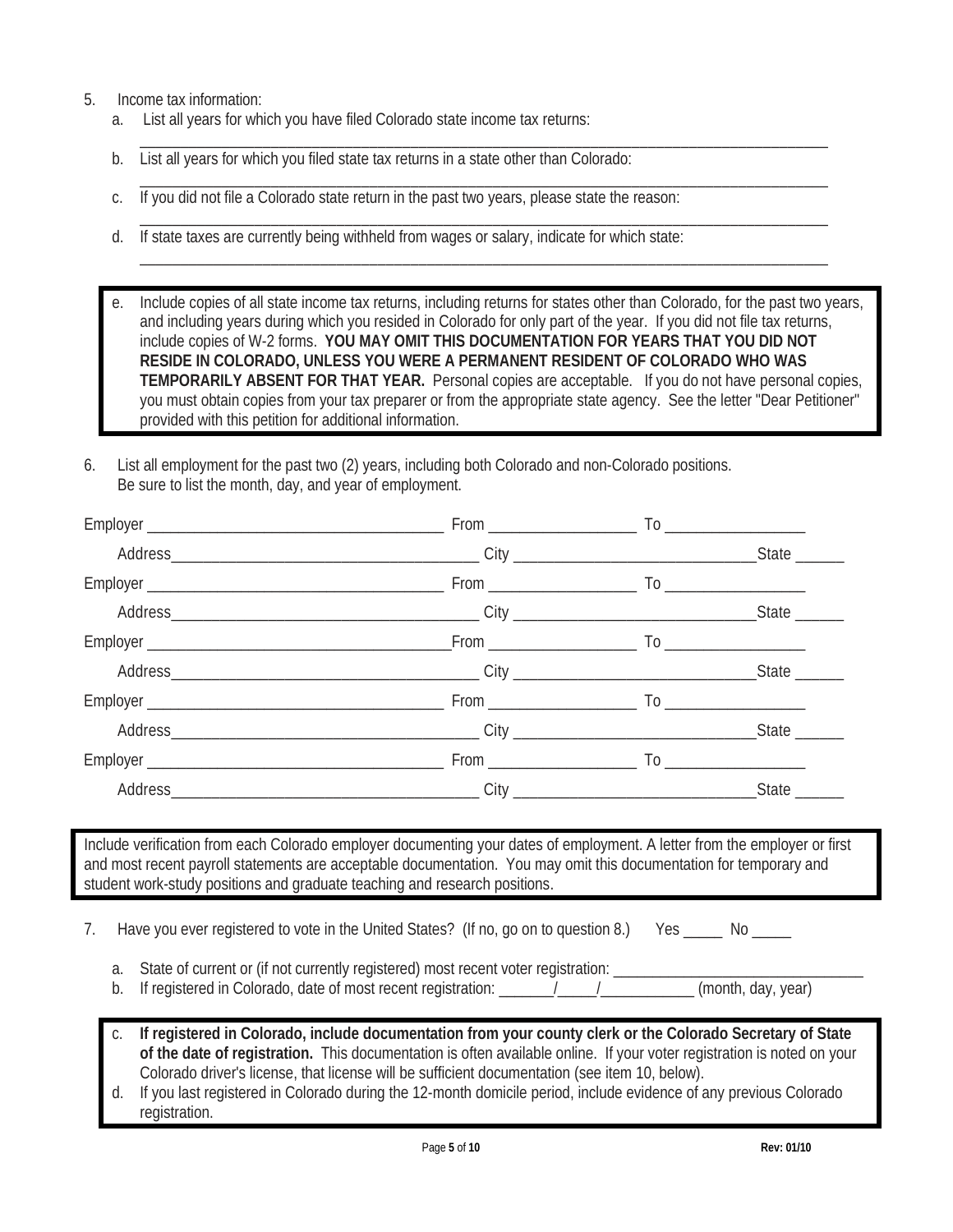|     |                      | e. Date you last voted (in Colorado or elsewhere): ______/_____/__________(month, day, year)                                                                                                                                                                                                                                                                                                                                                                                                                                                                                                         |                              |                     |
|-----|----------------------|------------------------------------------------------------------------------------------------------------------------------------------------------------------------------------------------------------------------------------------------------------------------------------------------------------------------------------------------------------------------------------------------------------------------------------------------------------------------------------------------------------------------------------------------------------------------------------------------------|------------------------------|---------------------|
| 8.  |                      | Have you operated a motor vehicle in Colorado since you began living in the state? If you have operated a motor<br>vehicle on even one occasion, your answer to this question must be "yes." Yes _____ No ____                                                                                                                                                                                                                                                                                                                                                                                       |                              |                     |
|     |                      |                                                                                                                                                                                                                                                                                                                                                                                                                                                                                                                                                                                                      |                              |                     |
| 9.  | a.<br>b.<br>С.<br>d. | Have you owned or been the primary user of a motor vehicle since you began living in Colorado? Yes _____ No ____<br>(If no, go on to question 10.)<br>List states and dates of vehicle registration during the past two (2) years:<br>The same of the same of the same of the same of the same of the same of the same of purchase. The same of the same of the same of the same of the same of the same of the same of the same of the same of the same of the same                                                                                                                                 |                              |                     |
|     | е.                   | Include a copy of your current vehicle registration (Colorado or otherwise). If your Colorado registration was<br>renewed during the 12-month domicile period, include a copy of your previous Colorado registration, if any.                                                                                                                                                                                                                                                                                                                                                                        |                              |                     |
| 10. | a.<br>b.<br>С.       | In any state, have you ever had a motor vehicle operator's license?<br>Current or (if expired or suspended) most recent state of issue: ____<br>If this license is expired or suspended, indicate date of expiration or suspension : ___/___/______(mo, day, yr)                                                                                                                                                                                                                                                                                                                                     |                              | Yes______ No_______ |
|     | d.                   | Include a copy of your driver's license, Colorado or otherwise.                                                                                                                                                                                                                                                                                                                                                                                                                                                                                                                                      |                              |                     |
|     | е.<br>f.             | If you have a Colorado license that was renewed or reissued during the 12-month domicile period, also include a<br>Driver's History, available from any Colorado Driver's License Office, documenting the original date of issue.<br>If you have a Colorado identification card rather than a driver's license, provide a copy of the identification<br>card. If this card was renewed or reissued during the 12-month domicile period, also provide evidence of the date<br>of issue of any previous Colorado identification. You must also include a copy of any driver's license you may<br>have. |                              |                     |
|     |                      | 11. During the past year, have you had any significant life activities, other than employment or education, which have<br>required your presence in Colorado or elsewhere? Such activities might include athletic competition, religious activities, or<br>other personal matters. If yes, attach an explanation of these activities.                                                                                                                                                                                                                                                                |                              |                     |
| 12. | a.<br>b.             | Do you maintain a home in another state or country? (If no, go on to question 13.) Yes ______ No ______<br>Location<br>List periods of residence there:                                                                                                                                                                                                                                                                                                                                                                                                                                              |                              |                     |
| 13. |                      | Did you graduate from a Colorado high school?<br>If yes, list the high school name, location, and graduation date.                                                                                                                                                                                                                                                                                                                                                                                                                                                                                   |                              |                     |
| 14. |                      | List all colleges and universities you have attended, including the University of Colorado. If no such attendance, please<br>indicate "none."                                                                                                                                                                                                                                                                                                                                                                                                                                                        |                              |                     |
|     | Institution          | <u> 2000 - Jan James James James James James James James James James James James James James James James James J</u>                                                                                                                                                                                                                                                                                                                                                                                                                                                                                 | Dates Attended (month, year) |                     |
|     | a.                   |                                                                                                                                                                                                                                                                                                                                                                                                                                                                                                                                                                                                      |                              |                     |

Page **6** of **10 Rev: 01/10**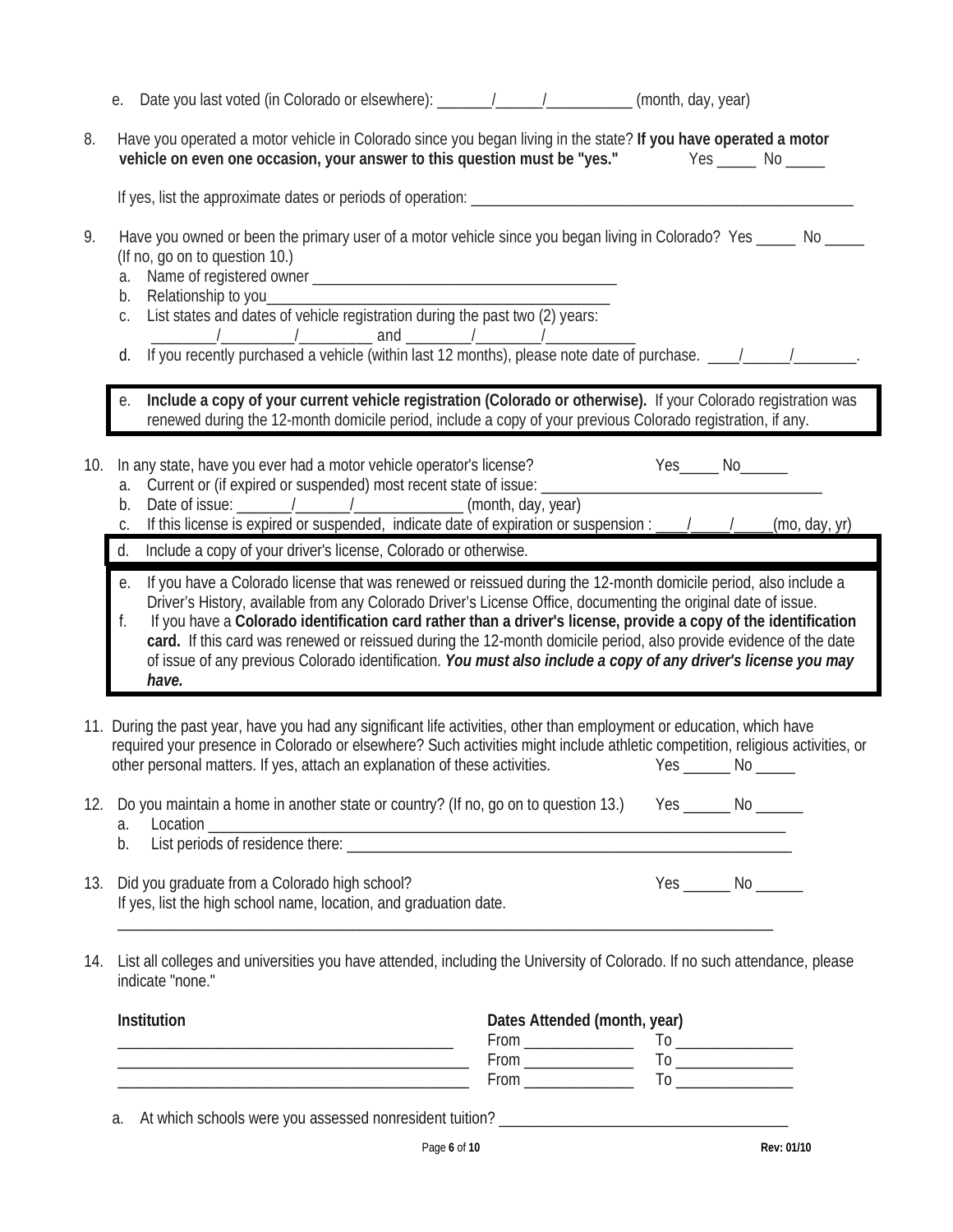- b. For any school you attended outside Colorado since you began living in Colorado, include documentation verifying your nonresident classification.
- 15. Have you been an active-duty member of the armed forces of the United States during the past two years? (If no, go on to question 16.) Ses The Notation 16. All the New Yes Theorem Note that the Notation 16.
	- a. If yes, list period of service: From  $\frac{1}{2}$   $\frac{1}{2}$  To  $\frac{1}{2}$  (month, day, year)
	- b. What periods of this time were you stationed in Colorado? From  $\frac{1}{\sqrt{2}}$  / To  $\frac{1}{\sqrt{2}}$  /  $\frac{1}{\sqrt{2}}$  (month, day, year)
	- If discharged, include a copy of Form DD 214.
	- If you were on active duty during the 12-month domicile period, and were stationed in Colorado, include copies of your Leave and Earnings Statements indicating your state of legal residence for tax purposes during the entire 12 month period.
	- e. If you were on active duty during the 12-month domicile period, but were not stationed in Colorado, include copies of W-2 forms or December LES forms for each year since you were last stationed in Colorado.

**Emancipation information**: If you will *not* be at least 23 years old as of the first day of class of the term for which you are petitioning, complete questions 16 through 19 and 22. Otherwise, go on to question 20. EXCEPTIONS: If *you were in a postbaccalaureate degree-granting program* at the beginning of the 12-month domicile period you may omit these questions and go on to question 20. *If you were married* as of the beginning of the 12-month domicile period, you may include a copy of your marriage certificate instead of completing questions 16 -19 and 22. Go on to question 20.

16. Beginning with the month one year before the term for which you are petitioning (your 12-month domicile period), list all your expenses. Estimate expenses for months not yet completed. Students applying for the fall term will begin with the previous August; students applying for the spring term will begin with the previous January; and students applying for summer session will begin with the previous May, June or July, respectively. Indicate the month and year of your "Month 1": \_\_\_\_\_\_\_\_\_\_\_\_\_\_\_\_\_\_\_\_\_\_\_

|          | <b>Tuition and Fees</b>                                                                   | Rent/Mortgage                                                                                                        | Food | Additional Expenses* |
|----------|-------------------------------------------------------------------------------------------|----------------------------------------------------------------------------------------------------------------------|------|----------------------|
| Month 1  |                                                                                           |                                                                                                                      |      |                      |
| Month 2  | <u> 1989 - Johann Barbara, martin a</u>                                                   | <u> 1989 - John Harrison, market aller andre stad i statistik av det stad i stad i stad i stad i stad i stad i s</u> |      |                      |
| Month 3  |                                                                                           |                                                                                                                      |      |                      |
| Month 4  |                                                                                           |                                                                                                                      |      |                      |
| Month 5  | the control of the control of the control of the control of the control of the control of |                                                                                                                      |      |                      |
| Month 6  | the control of the control of the control of the control of the control of the control of |                                                                                                                      |      |                      |
| Month 7  |                                                                                           |                                                                                                                      |      |                      |
| Month 8  |                                                                                           |                                                                                                                      |      |                      |
| Month 9  |                                                                                           |                                                                                                                      |      |                      |
| Month 10 |                                                                                           |                                                                                                                      |      |                      |
| Month 11 | <u> 1980 - Jan Barbara Barat, martin a</u>                                                |                                                                                                                      |      |                      |
| Month 12 |                                                                                           |                                                                                                                      |      |                      |
| Total    |                                                                                           |                                                                                                                      |      |                      |
|          | Total expenses (all columns) for year:                                                    |                                                                                                                      |      |                      |

\*"Additional expenses" include utilities, telephone, transportation, medical, recreation, insurance, books and supplies and all other expenses.

17. In support of your claim of emancipation, you must make a complete financial disclosure.

a. List all sources of financial support during your 12-month domicile period. Estimate funds for months not yet completed. This should include income from employment; commercial loans; college financial aid; personal savings;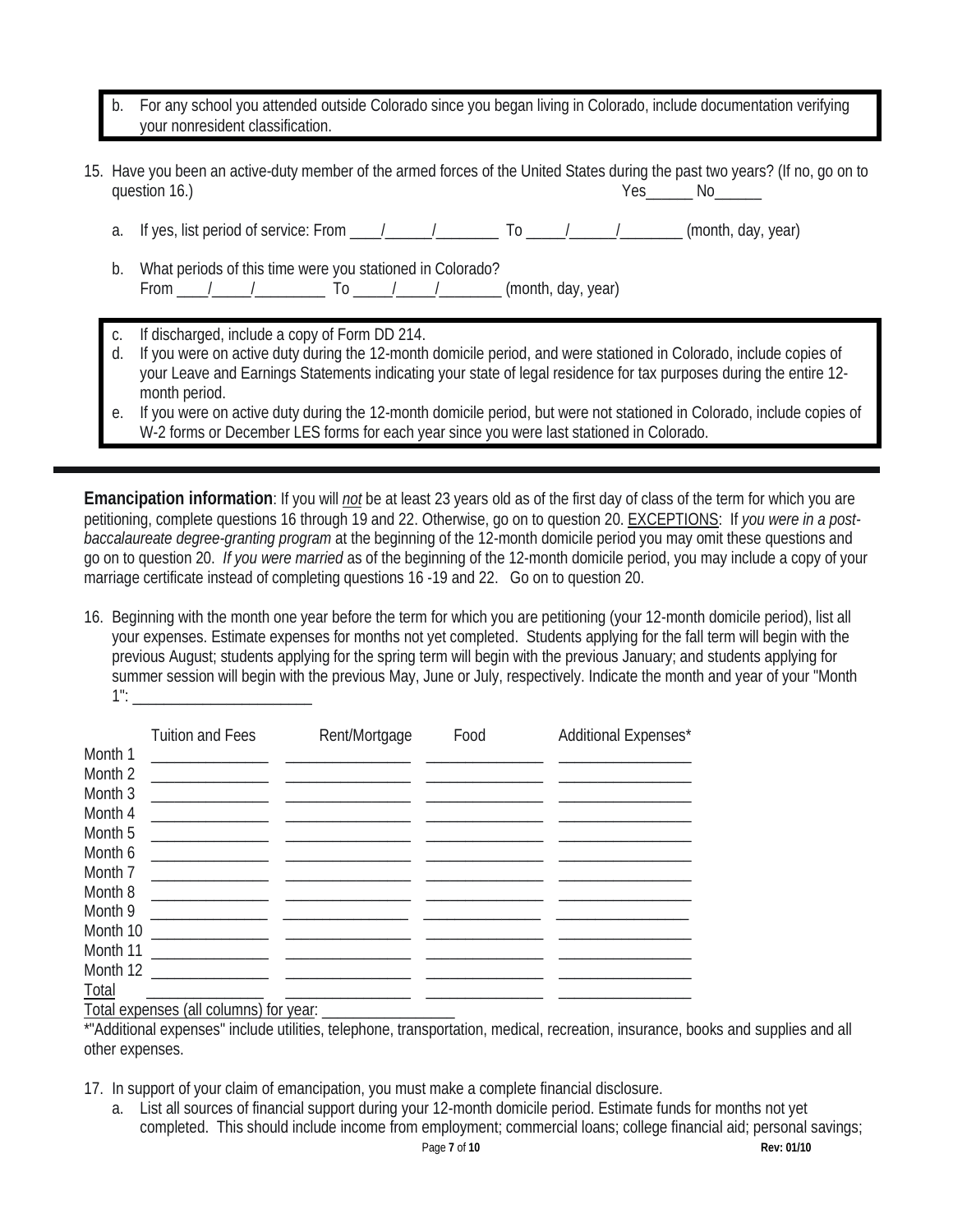trust funds; gifts and loans from parents, other relatives, and friends; and all other sources. Use additional sheets if necessary. Provide evidence for each source listed that clearly documents the funds received and the date of receipt.

For employment income, list total take-home pay (as documented by W-2 forms, payroll statements, or letters from employers) during the 12-month period, not hourly or monthly wages. For any unreported income such as tip income, provide statements from employers verifying the amounts.

| Source | Address | Date of Receipt<br>or Period of Employment Amount |  |
|--------|---------|---------------------------------------------------|--|
|        |         |                                                   |  |
|        |         |                                                   |  |
|        |         |                                                   |  |
|        |         |                                                   |  |

Total amount listed must equal or exceed expenses listed in question 16: Total

b. List all financial accounts you held during the12-month domicile period. Include savings accounts, checking accounts, brokerage accounts, credit card accounts, and all other accounts of any kind. Provide copies of all monthly statements from these accounts during the 12-month domicile period. In addition, the original source of funds in these accounts as of the beginning of your one-year domicile period must be documented, with evidence detailing the source, amount, and date of receipt.

In part "a" above, list the net funds used from these accounts during the 12-month period (the difference between your balance at the beginning of the year and your current balance).

| Institution and Account Number | Dates Account<br>Active | Type of<br>Account | Original<br>Source* |
|--------------------------------|-------------------------|--------------------|---------------------|
|                                |                         |                    |                     |
|                                |                         |                    |                     |

• Source of the funds in this account at the beginning of the 12-month period. A previous account is not an original source.

c. List any other assets held during the 12-month domicile period and during the preceding six months. Such assets include real estate, trust funds, or any other source of income. Provide documentation of your ownership of each asset and documentation of the amount of funds available to you from each asset during the 12-month domicile period. In addition, the original source of each asset must be documented. In part "a" above, list the net funds used from these assets during the 12-month period, not the value of the asset.

| Type of Asset | Date of     | Value at Beginning | Original |
|---------------|-------------|--------------------|----------|
|               | Acquisition | of Domicile Period | Source   |
|               |             |                    |          |

- d. If you are the beneficiary of a trust fund, include a copy of the trust agreement and documentation stating the dates and amounts of all funds provided to the trust and the names of the persons providing such funds. Funds you have received from the trust during the 12-month domicile period must be documented by account statements or statements from the trustee.
- e. If loans or gifts were provided by friends or relatives, documentation must include notarized statements from those individuals and from your parents indicating whether the grantor has been, or expects to be, compensated by your parents for such loans or gifts. Also provide copies of cancelled checks or other appropriate documentation from the donor's bank.
- f. If you sold personal possessions for income to meet expenses, provide copies of sales receipts.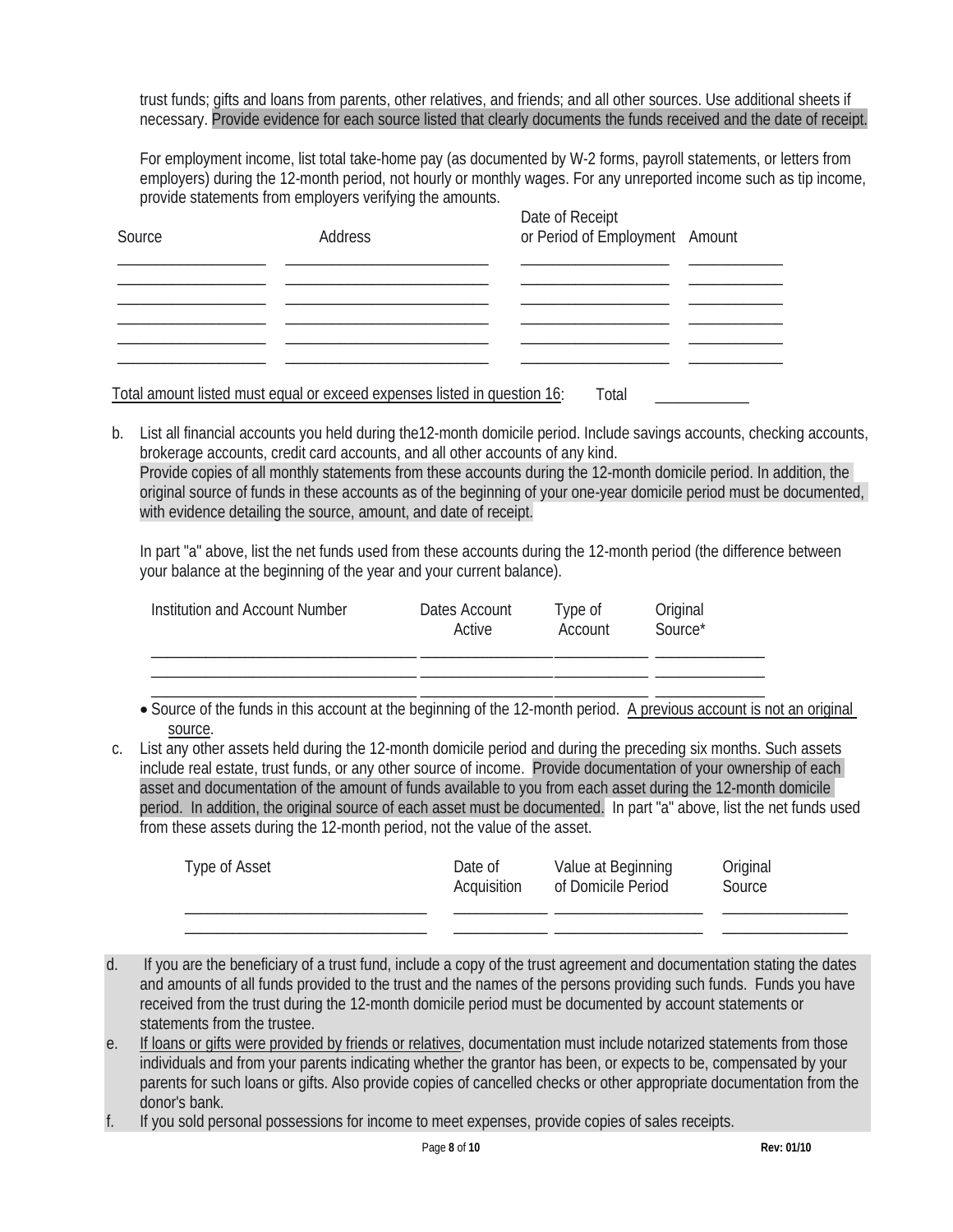g. List all funds provided to you by your parents during the 12-month domicile period and during the six months proceeding this period by month, year, and amount. If none, so state.

| Month. | /ear |                |
|--------|------|----------------|
| Month  | 'ear | <u>ımnı ır</u> |
| Month  | ear  |                |

- 18. Include copies of the first page of your parents' federal income tax returns for the years you have been emancipated and have each parent complete question 22 (separate forms may be used).
- 19. If you will not be 22 years of age by the first day of class of the term for which you are petitioning, indicate your anticipated sources of financial support for your college education and all other expenses until your twenty-second birthday. List each income source and the amount expected from each source. Include any available documentation for each source, including records of savings, loan applications, financial aid award letters, letters from persons who will provide gifts or loans, or other relevant evidence.

 $\_$  ,  $\_$  ,  $\_$  ,  $\_$  ,  $\_$  ,  $\_$  ,  $\_$  ,  $\_$  ,  $\_$  ,  $\_$  ,  $\_$  ,  $\_$  ,  $\_$  ,  $\_$  ,  $\_$  ,  $\_$  ,  $\_$  ,  $\_$  ,  $\_$  ,  $\_$ \_\_\_\_\_\_\_\_\_\_\_\_\_\_\_\_\_\_\_\_\_\_\_\_\_\_\_\_\_\_\_\_\_\_\_\_\_\_\_\_\_\_\_\_\_\_\_\_\_\_\_\_\_\_\_\_\_\_\_\_\_\_\_\_\_\_\_\_\_\_\_\_\_\_\_\_\_\_\_\_\_\_\_\_\_

\_\_\_\_\_\_\_\_\_\_\_\_\_\_\_\_\_\_\_\_\_\_\_\_\_\_\_\_\_\_\_\_\_\_\_\_\_\_\_\_\_\_\_\_\_\_\_\_\_\_\_\_\_\_\_\_\_\_\_\_\_\_\_\_\_\_\_\_\_\_\_\_\_\_\_\_\_\_\_\_\_\_\_\_\_

\_\_\_\_\_\_\_\_\_\_\_\_\_\_\_\_\_\_\_\_\_\_\_\_\_\_\_\_\_\_\_\_\_\_\_\_\_\_\_\_\_\_\_\_\_\_\_\_\_\_\_\_\_\_\_\_\_\_\_\_\_\_\_\_\_\_\_\_\_\_\_\_\_\_\_\_\_\_\_\_\_\_\_\_\_ \_\_\_\_\_\_\_\_\_\_\_\_\_\_\_\_\_\_\_\_\_\_\_\_\_\_\_\_\_\_\_\_\_\_\_\_\_\_\_\_\_\_\_\_\_\_\_\_\_\_\_\_\_\_\_\_\_\_\_\_\_\_\_\_\_\_\_\_\_\_\_\_\_\_\_\_\_\_\_\_\_\_\_\_\_

20. Explain why you regard Colorado as your permanent home. If you are the student, indicate your plans for residence and employment after you leave the University. Supply any and all additional information you feel can help show your intent to make Colorado your permanent home. Include any relevant documentation. If you are the student's parent or guardian, please indicate the expected duration of your residency and employment (if employed) in Colorado.

> \_\_\_\_\_\_\_\_\_\_\_\_\_\_\_\_\_\_\_\_\_\_\_\_\_\_\_\_\_\_\_\_\_\_\_\_\_\_\_\_\_\_\_\_\_\_\_\_\_\_\_\_\_\_\_\_\_\_\_\_\_\_\_\_\_\_\_\_\_\_\_\_\_\_\_\_\_\_\_\_\_\_\_\_\_ \_\_\_\_\_\_\_\_\_\_\_\_\_\_\_\_\_\_\_\_\_\_\_\_\_\_\_\_\_\_\_\_\_\_\_\_\_\_\_\_\_\_\_\_\_\_\_\_\_\_\_\_\_\_\_\_\_\_\_\_\_\_\_\_\_\_\_\_\_\_\_\_\_\_\_\_\_\_\_\_\_\_\_\_\_ \_\_\_\_\_\_\_\_\_\_\_\_\_\_\_\_\_\_\_\_\_\_\_\_\_\_\_\_\_\_\_\_\_\_\_\_\_\_\_\_\_\_\_\_\_\_\_\_\_\_\_\_\_\_\_\_\_\_\_\_\_\_\_\_\_\_\_\_\_\_\_\_\_\_\_\_\_\_\_\_\_\_\_\_\_

21. Any false information or falsified supporting document included in this petition may subject you to criminal charges and University disciplinary proceedings, and out-of-state tuition may be retroactively assessed.

I hereby swear or affirm that the answers given in this petition are accurate and complete, and that all documents included hereto are true and unaltered copies of the original documents. If my circumstances change, affecting the tuition status requested by this petition, I agree to notify the tuition classification officer in writing within 15 days after such change.

| (Sign only in the presence of a notary) |               |        |
|-----------------------------------------|---------------|--------|
|                                         |               |        |
|                                         | My commission |        |
|                                         |               | $20$ — |